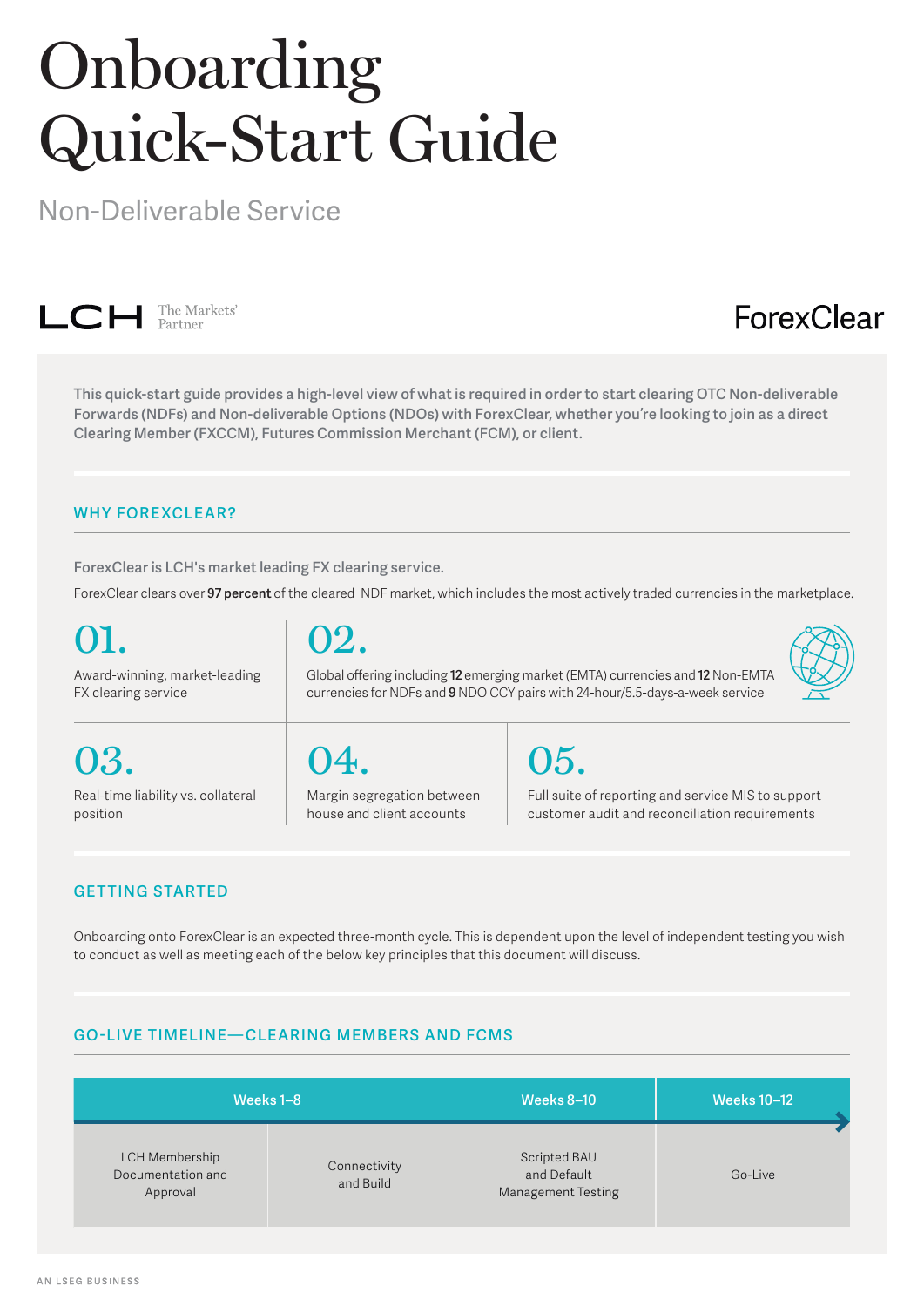# 01. Clearing Choices

**Whether you wish to clear your own interbank business, clear on behalf of clients or act as a client yourself, there are membership options available:**

#### 01. **ForexClear FX Clearing Member (FXCCM)**

- Clearing your own house business
- Clearing your client business via a choice of Individually Segregated Accounts (ISA) and Net/Gross Omnibus Segregated Accounts (OSA)
- 02. **ForexClear FCM Clearing Member (FCM)** Clearing client business on behalf of clients under the LSOC structure

#### 03. **ForexClear Dealer (FXD)**

Registering trades in ForexClear via a clearing agreement with an FXCCM

04. **ForexClear Client** 

Clearing as a client through a ForexClear Clearing Member or FCM

### 02. Documentation

**Depending on membership type, listed are some of the main legal and operational documents you may expect to complete as part of the ForexClear onboarding process.** 

- 01. **Clearing Approval Letter** Application to clear ForexClear transactions
- 02. **ForexClear Legal Opinion** Independent legal opinion provided by an external legal advisor practicing in the relevant jurisdiction
- 03. **NDF Master Confirmation Agreement** Master Agreement for NDF FX transactions between LCH and the Member
- 04. **PPS Mandates** Requirements for setting up Protected Payments System (PPS) bank accounts in the UK and US
- 05. **Clearing Member Static Data Form** Details of Member BIC and regulatory reporting identifiers

Further testing and connectivity-related documentation is provided throughout the onboarding process to ensure you are fully set up and ready to go-live.

# 03. **Connectivity**

**Connectivity is integral to using ForexClear. To get started, you will need to decide on your chosen method of connectivity.**

- 01. Connectivity via middleware providers and SEFs for trade submission and clearing broker take-up/give-up
- 02. Direct connectivity to ForexClear via Clearlink for clearing broker notification/ take-up/give-up

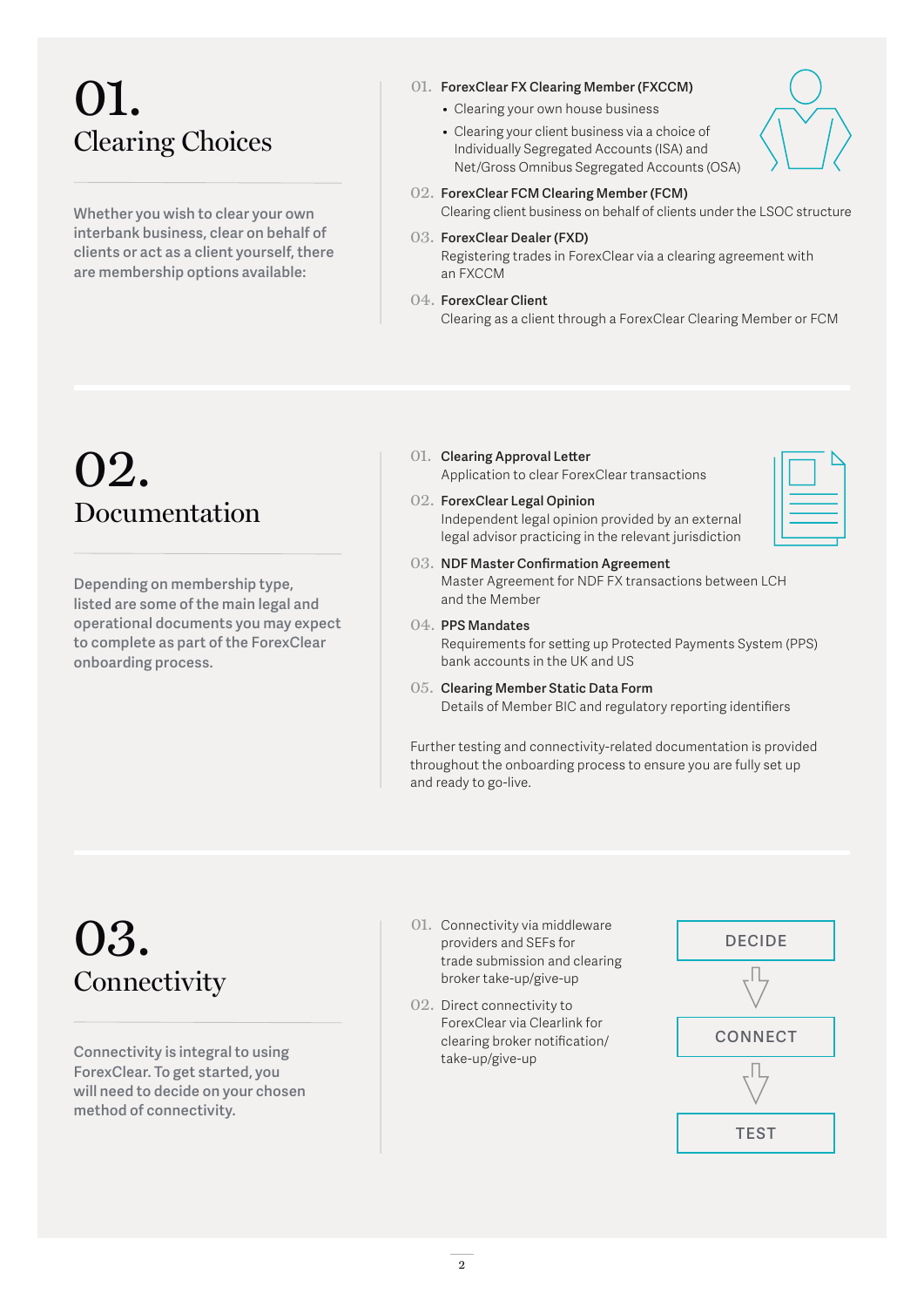# 04. Reporting

**ForexClear provides extensive intraday and overnight reporting to enable your operations, risk and treasury staff to fully reconcile all trade, liability and accounting positions. Our reports are accessed via SFTP and a web-based GUI.**

#### 01. **SFTP**

Connectivity via Internet or BT Radianz will be required to SFTP our suite of reports



Users can access our service documentation and real-time margin simulation

#### 03. **Portal**

In this web-based GUI, users can log in and physically download reports as needed

#### **LCH Reports Portal Tool**

- Access to ForexClear market data reporting
- All reporting available at account, client and fund level

| <b>Report Type</b>                           | <b>Description</b>                                                                                                        |
|----------------------------------------------|---------------------------------------------------------------------------------------------------------------------------|
| <b>Margin Reports</b>                        | Full margin liabilities detailed at account, client and fund level                                                        |
| <b>Trade Reports</b>                         | Detailing member trading events and positions at individual trade level                                                   |
| <b>Trade Fixing &amp; Settlement Reports</b> | Detailing of fixed trades and settlement amounts, along with VM paid/received to date<br>at trade, account and fund level |
| <b>Collateral Usage Information</b>          | Real-time information on Member liability vs. total collateral                                                            |
| <b>Market Data Reports</b>                   | Regularly scheduled market data reports detailing market data shifts for each<br>historic scenario                        |
| <b>Banking (Treasury) Reports</b>            | Treasury reports detailing cash postings, account movements and collateral                                                |

## 05. **Testing**

**Once connectivity is fully established, our dedicated testing team will guide you through each stage of the testing process. This includes scripted "business as usual" and scripted default management testing to ensure you are ready to begin clearing your OTC FX derivatives with ForexClear.**

#### **Testing Outline**

Fully scripted tests provided to every Member

All BAU scenarios covered

Member reporting validation

Client portability

Full default management initiation, auction and bid valuation